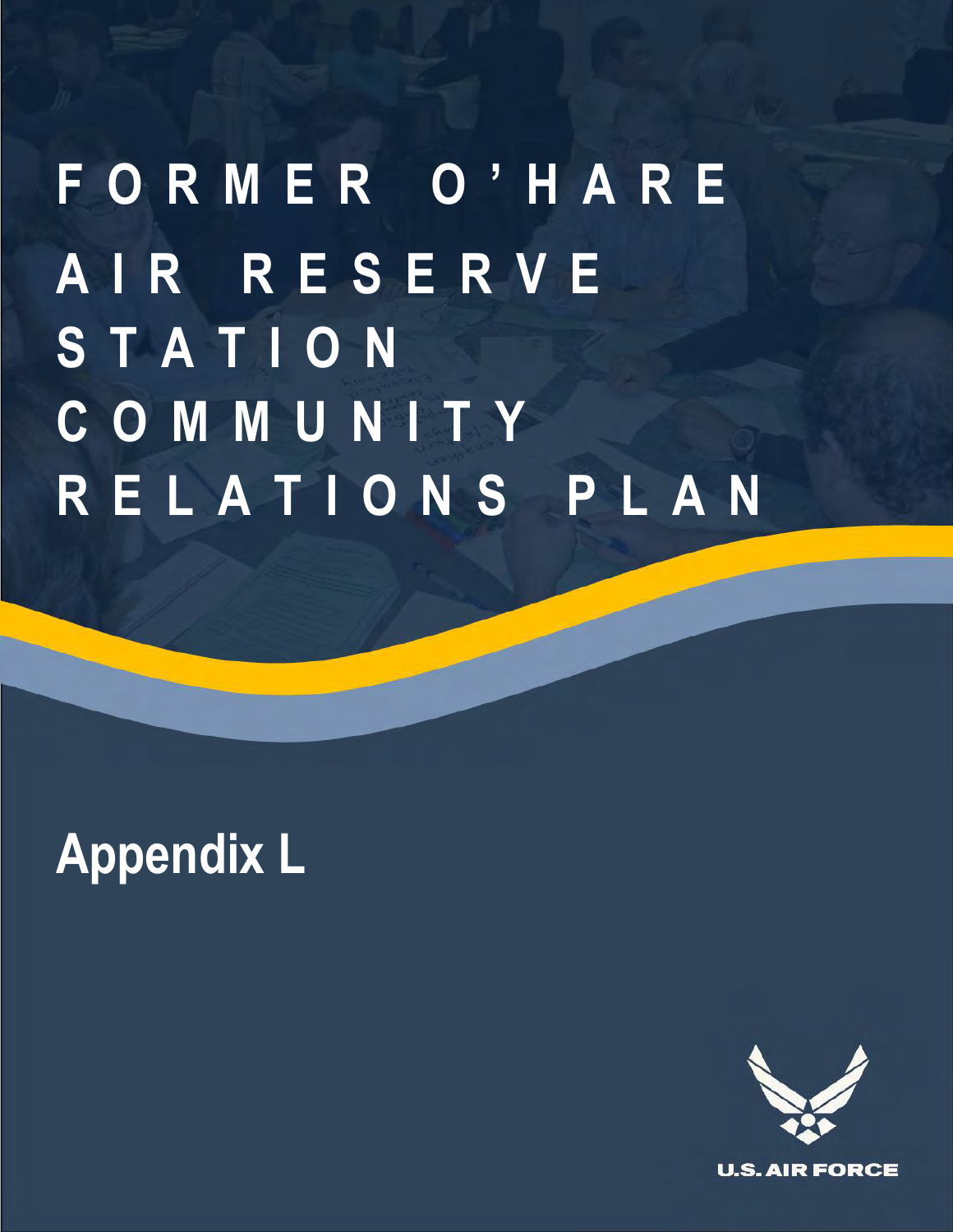# TABLE OF CONTENTS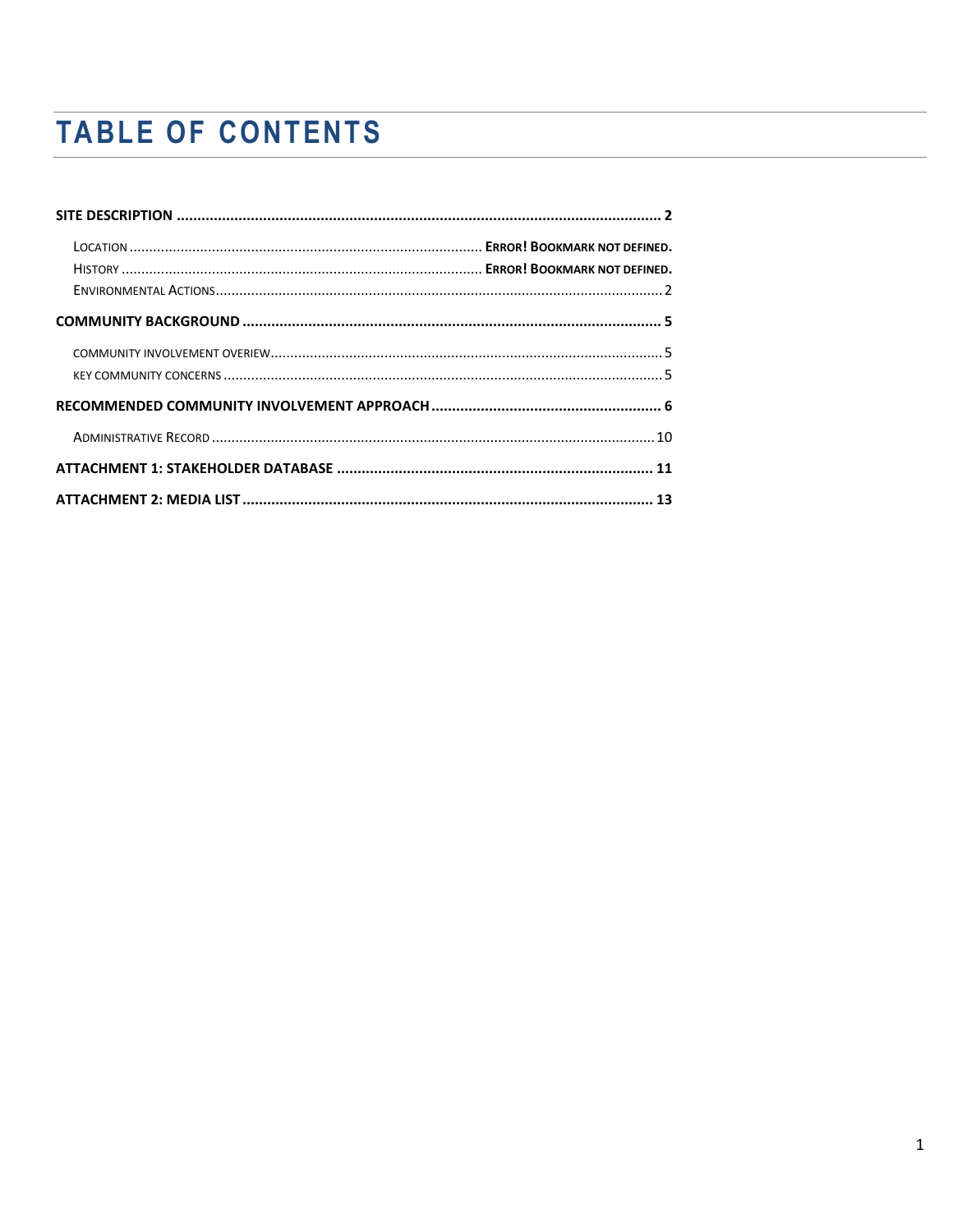# <span id="page-2-0"></span>**Site Description**

#### <span id="page-2-1"></span>**Location**

The Former O'Hare Air Reserve Station occupies approximately 274 acres in the northeast corner of O'Hare International Airport (IAP), City of Chicago, Cook County, Illinois. It is located 15.8 miles west-northwest of Chicago.

#### *Adjacent Off-Base Land Use*

Current land use on and adjacent to, the former O'Hare ARS property is industrial/commercial in nature and is anticipated to remain so for the foreseeable future, due to its proximity to O'Hare IAP. The former ARS property is currently largely inactive and is in the initial stages of industrial/commercial development by the City of Chicago, the current property owner. Landfill 1 is currently part of the active O'Hare IAP airfield. Agricultural and residential usage was prohibited in the property transfer deeds to the City of Chicago.

The former O'Hare ARS is bounded on the north by Higgins Road and Fort Dearborn Army Reserve Center property, on the east by Mannheim and Old Mannheim Roads, and on the south and west by O'Hare IAP. Land east and north of Mannheim and Higgins Roads, respectively, is in the Village of Rosemont and City of Des Plaines of suburban Cook County. Land use in adjoining areas to the west and south is industrial/commercial and related to O'Hare IAP.

#### *Topography*

Topography at the former O'Hare ARS is relatively flat with total topographic relief of approximately 15 feet. The ground surface slopes gently to the northeast. The watershed at the Former O'Hare ARS is separated into 13 sub drainage basins, several of which receive runoff from O'Hare IAP runways and adjacent areas. All of the surface drainage from the Former O'Hare ARS is intercepted by a storm drainage system and discharges to three open drainage ditches on the property, which in turn discharge to Willow Creek. Drainage from Willow Creek discharges to the Des Plaines River located approximately two miles east of the Former O'Hare ARS property.

Regional groundwater flow in the drift is to the east toward the Des Plaines River. The glacial drift aquifer is recharged locally by precipitation and is hydraulically connected in the Chicago area to the underlying Silurian dolomite aquifer. The Silurian dolomite aquifer is approximately 135 feet thick in the vicinity of the Former O'Hare ARS.

Groundwater elevations and flow directions in the shallow dolomite aquifer are not known in the vicinity of the former O'Hare ARS, but regional flow directions are toward Lake Michigan, rivers, and other major water bodies. The glacial drift and shallow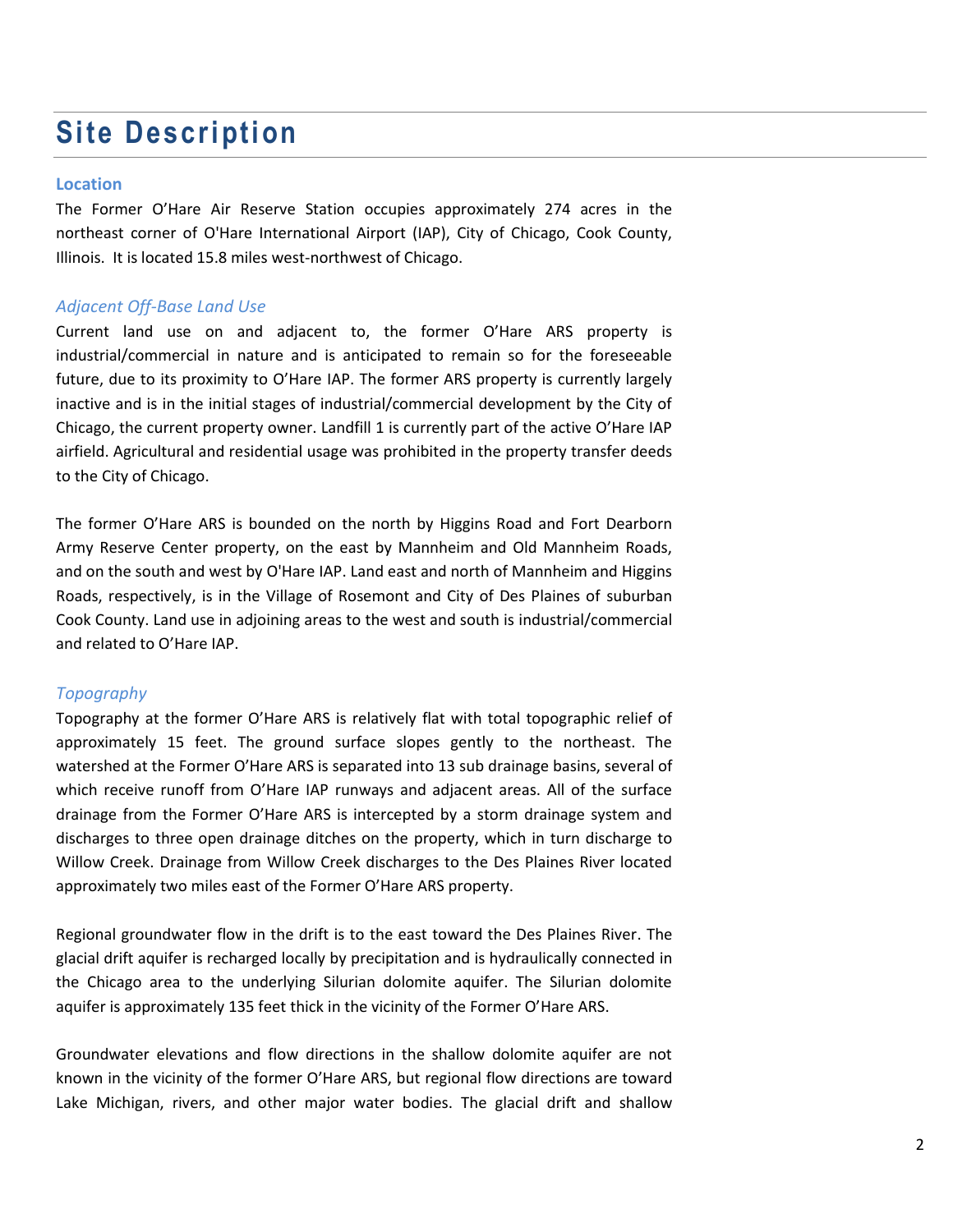dolomite aquifers are separated from the underlying aquifers by 230 feet of impermeable Maquoketa shale. The underlying Ordovician-Cambrian age aquifer system is comprised of several water-bearing dolomites and sandstones and is the aquifer that is most frequently used as a water supply.

#### **History**

The O'Hare ARS site was a small farming community called Orchard Place, which had been settled by German immigrants and New England pioneers in the 1840s and developed into a railroad stop in 1887. Initially called Orchard Place Airport, O'Hare ARS was activated in October 1942 when the government acquired a number of tracts of farm land. The War Assets Corporation erected buildings on this land and leased it in June 1943, to Douglas Aircraft Company as an assembly plant for the C-54 cargo aircraft. The plant was closed in the fall of 1945.

In 1946, the site was reactivated as a military installation when the 803rd Army Air Force Reserve Specialized Depot assumed control of the site. During this time, the  $141<sup>st</sup>$ Air Force Base Unit (AFBU) for reserve training was activated at the renamed Douglas-Orchard Airport. In 1948, the 141st AFBU was replaced by the 2471st Air Force Reserve Combat Training Center (AFRCTC). In 1949, both the 437th and the 441st Troop Carrier Wings Reserve were activated. In 1949, the military portion was redesignated United States Air Force O'Hare Field, Chicago International Airport (named for naval aviator Lt. Commander Edward H. "Butch" O'Hare).

From October 1950 until December 1957, the 2471st AFRCTC remained the supervisory unit. In 1955, the airfields were opened to commercial traffic and in 1958 the 928th Air Lift Wing was designated as the host unit.

O'Hare ARS was added to the approved closure list as part of the 1995 round of Base Realignment and Closure (BRAC). As part of the transition for closure of the base, the 928th Air Lift Wing was deactivated in 1997 and the 126th Air Refueling Wing (ARW) was designated as the host unit. The 126th ARW maintained operations at the O'Hare ARS and continued to serve as the base supervisory unit until closure of the base in July 1999. Since then the responsibility for environmental cleanup and subsequent property disposal at the installation was conveyed to AFRPA, formerly known as the Air Force Base Conversion Agency (AFBCA). The former O'Hare ARS property has since been transferred to the City of Chicago. The majority of the property was transferred in July 2003 and the Landfill 1 parcel was transferred in September 2005.

#### **Environmental Actions**

All property had been transferred prior to when the 2006 BMP was prepared. The remaining environmental requirements were originally scheduled for inclusion in a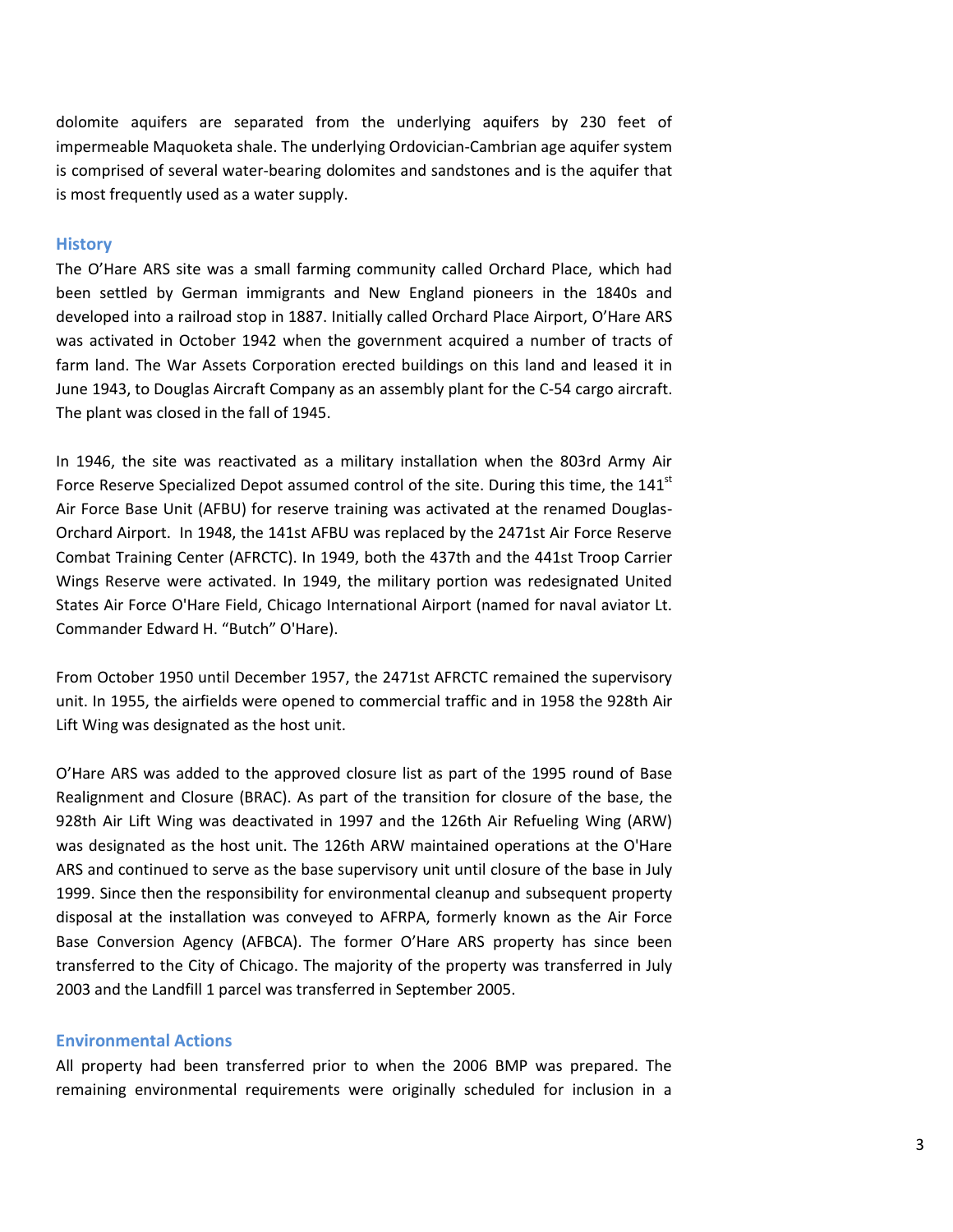regional PBC to manage liabilities. Environmental actions and progress are broken down by those included in the 2006 BMP and each BMP update. These actions are summarized in Table 23-3 at the end of this section.

#### *Environmental Actions 2006 BMP*

No Update. The 2011 BMP is the first BMP that includes the former O'Hare ARS.

#### *Environmental Actions 2007 BMP Update*

No Update. The 2011 BMP is the first BMP that includes the former O'Hare ARS.

#### *Environmental Actions 2010 BMP Update*

No Update. The 2011 BMP is the first BMP that includes the former O'Hare ARS.

#### *Environmental Actions 2011 BMP Update*

O'Hare ARS is included in the Region 5 Performance-Based Remediation (PBR) contract awarded Aug 2011, and a number of sites are planned for closure under this contract.

Baseline review of Compliance sites is underway. Options for addressing these sites, if any, will be included in the 2012 BMP update.

| <b>Completed Actions</b>                                            |             |             |                                                           |  |
|---------------------------------------------------------------------|-------------|-------------|-----------------------------------------------------------|--|
| <b>2006 BMP</b>                                                     | 2007 Update | 2010 Update | 2011 Update                                               |  |
| N/A. O'Hare not<br>included in 2006 BMP<br>or subsequent<br>updates |             |             |                                                           |  |
|                                                                     |             |             | Region 5 PBR contract                                     |  |
|                                                                     |             |             | awarded Aug 2011                                          |  |
| <b>In Progress Actions</b>                                          |             |             |                                                           |  |
| <b>2006 BMP</b>                                                     | 2007 Update | 2010 Update | 2011 Update                                               |  |
|                                                                     |             |             | Complete baseline<br>review of Compliance<br><b>Sites</b> |  |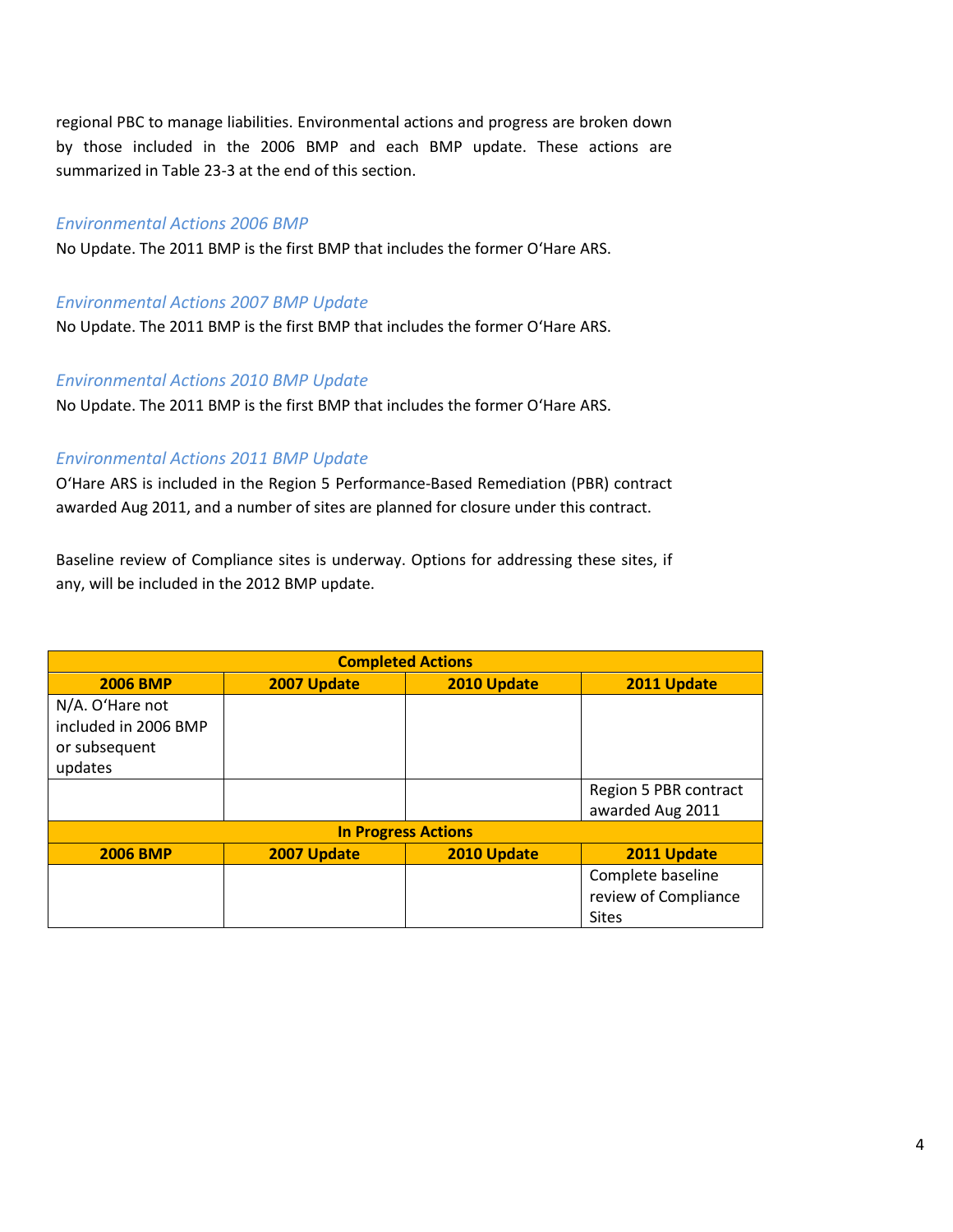## <span id="page-5-0"></span>**Community Background**

The former O'Hare ARS property has since been transferred to the City of Chicago. The majority of the property was transferred in July 2003 and the Landfill 1 parcel was transferred in September 2005.

Current land use on and adjacent to the former O'Hare ARS property is industrial/commercial in nature and is anticipated to remain so for the foreseeable future, due to its proximity to O'Hare IAP. The former ARS property is currently largely inactive and is in the early stages of industrial/commercial development by the City of Chicago, the current property owner. Landfill 1 is currently part of the active O'Hare IAP airfield. Agricultural and residential usage was prohibited in the property transfer deeds to the City of Chicago.

#### **Community Involvement Overview**

The final five-year review report conducted in 2007 was placed in the Information Repository (IR) and Administrative Record (AR) for the former O'Hare ARS and made available for public review. Additional community involvement activities are not planned due to lack of community interest. Public meetings and comment periods were held during development of the Base wide and Landfill 1 RODs. No comments were received on either document.

**Key Community Concerns**  Not applicable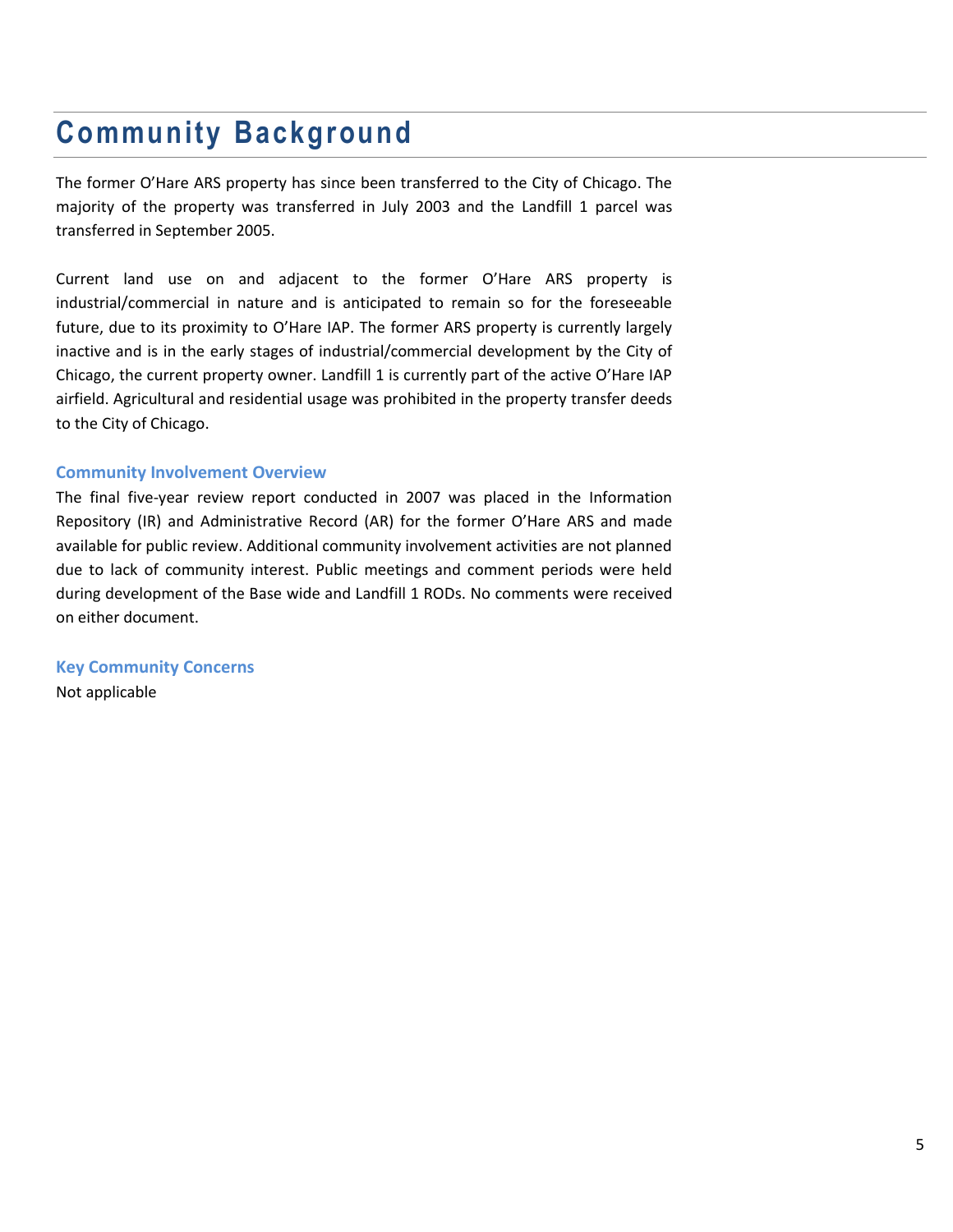## <span id="page-6-0"></span>**Recommended Community Involvement Approach**

Given the limited activity and substantial completion of clean-up efforts at this base, community involvement should be handled on a case-by-case basis. A majority of the public interest is expected to be isolated phone calls asking about a specific issue. Generally, these types of inquiries should be handled and documented by the BEC utilizing the following process.

This process will be initiated when a stakeholder contacts the BEC with a request for information. The request can be via phone call, mail, or electronic mail.

> The BEC documents the request for information and pulls together the information necessary to respond. The response should also be carefully documented (Date/Time/Response/SH Name/Contact Information) and entered into the Administrative Record.

> > If the stakeholder is satisfied with the response, no further action is required. If the stakeholder still has questions or needs additional information, the BEC will schedule a meeting with the interested stakeholder to provide further detail. This meeting should also be documented and entered into the Administrative Record.

In some instances, a concern raised by a single individual may actually raise a point or issue that affects a larger population. In those instances, the BEC may choose to elevate the issue and implement other outreach techniques. The following table outlines various recommended techniques, tips for success, and pros/cons that can be used to determine which technique is most appropriate for a given situation.

| <b>Techniques</b>                 | <b>Tips for Success</b>                       | <b>Pros</b>                                              | <b>Cons</b>                                                      |
|-----------------------------------|-----------------------------------------------|----------------------------------------------------------|------------------------------------------------------------------|
| <b>Restoration Advisory Board</b> | Define roles and<br>responsibilities up front | Provides for detailed<br>analyses for clean-up<br>issues | General public may not<br>embrace committee's<br>recommendations |
|                                   | Be forthcoming with                           |                                                          |                                                                  |
|                                   | information                                   | Participants gain<br>understanding of other              | Members may not<br>achieve consensus                             |
|                                   | Use a consistently                            | perspectives, leading                                    |                                                                  |
|                                   | credible process                              | toward compromise                                        | Time and labor intensive                                         |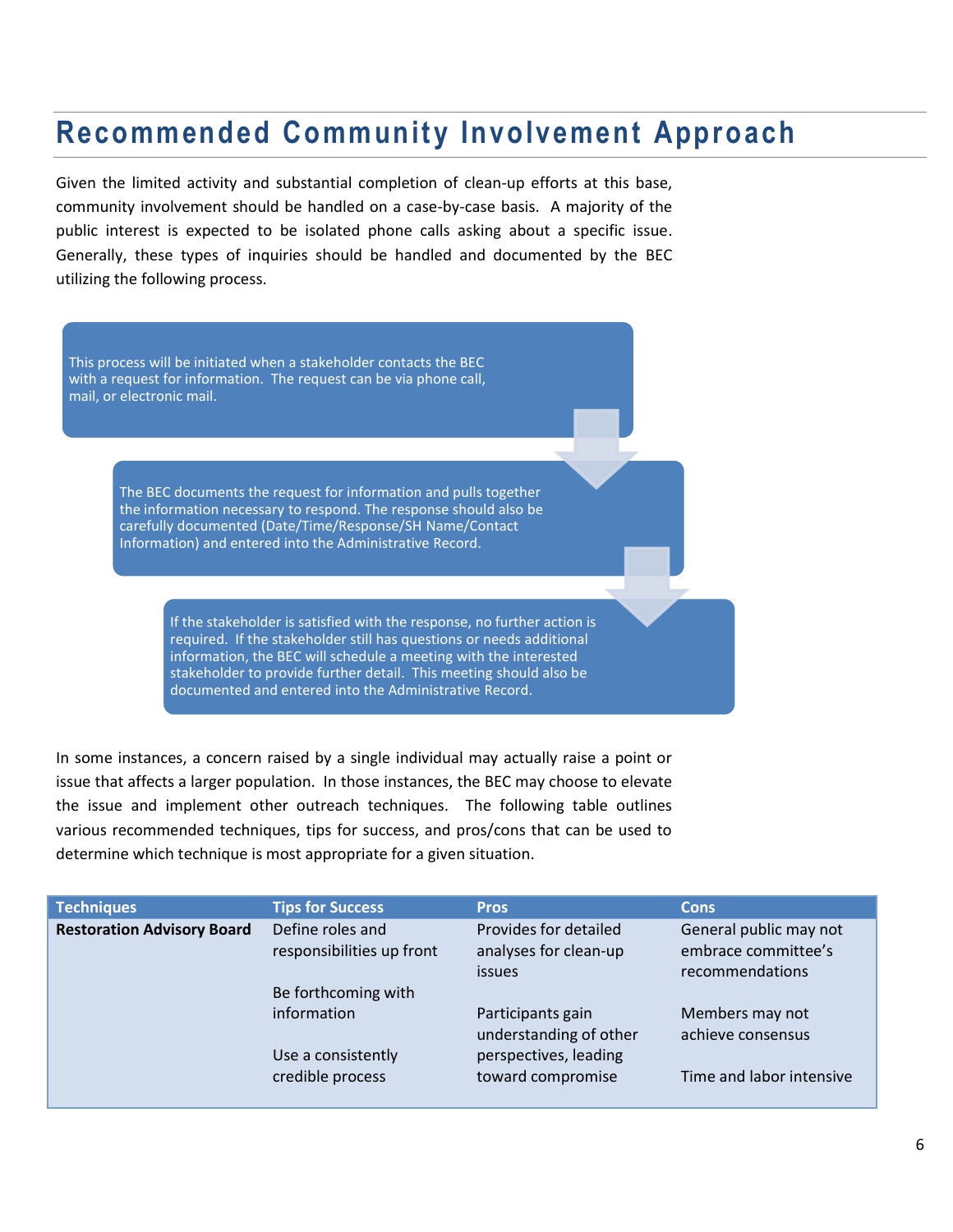| <b>Techniques</b>               | <b>Tips for Success</b>                         | <b>Pros</b>                      | <b>Cons</b>                |  |
|---------------------------------|-------------------------------------------------|----------------------------------|----------------------------|--|
|                                 | Interview potential                             |                                  |                            |  |
|                                 | committee members in<br>person before selection |                                  |                            |  |
|                                 |                                                 |                                  |                            |  |
|                                 |                                                 |                                  |                            |  |
|                                 | Use third-party facilitation                    |                                  |                            |  |
| <b>Information Repository</b>   | Make sure personnel at                          | Relevant information is          | Information repositories   |  |
|                                 | location know where                             | accessible to the public         | are often not well used by |  |
|                                 | materials are kept                              | without incurring the            | the public                 |  |
|                                 |                                                 | costs or complications of        |                            |  |
|                                 | Keep a list of repository                       | tracking multiple copies         |                            |  |
|                                 | items                                           | sent to different people         |                            |  |
|                                 |                                                 |                                  |                            |  |
|                                 | Track usage through a                           | Can set up visible               |                            |  |
|                                 | sign-ion sheet                                  | distribution centers for         |                            |  |
|                                 |                                                 | project information              |                            |  |
| Fact Sheets/Newsletters/        | KISS! Keep It Short and                         | Can reach large target           | Only as good as the        |  |
| <b>Neighborhood Notices and</b> | Simple                                          | audience                         | mailing list/ distribution |  |
| <b>Flyers</b>                   |                                                 |                                  | network                    |  |
|                                 | Make it visually                                | Allows for technical and         | Limited capability to      |  |
|                                 | interesting but avoid a                         | legal reviews                    | communicate                |  |
|                                 | slick sales look                                |                                  | complicated concepts       |  |
|                                 |                                                 | <b>Facilitates documentation</b> |                            |  |
|                                 | Be sure to explain public                       | of public involvement            | No guarantee materials     |  |
|                                 | role and how public                             | process                          | will be read               |  |
|                                 | comments have affected<br>decisions             |                                  |                            |  |
|                                 |                                                 |                                  |                            |  |
|                                 | Q&A format works well                           |                                  |                            |  |
|                                 |                                                 |                                  |                            |  |
| Open Houses, Poster Board       | Someone should explain                          | Foster small group or one-       | Difficult to document      |  |
| <b>Sessions and Site Tours</b>  | format at the door                              | on-one communications            | public input               |  |
|                                 |                                                 |                                  |                            |  |
|                                 | Have each participant fill                      | Ability to draw on other         | Agitators may stage        |  |
|                                 | out a comment card to                           | team members to answer           | themselves at each         |  |
|                                 | document their                                  | difficult questions              | display                    |  |
|                                 | participation                                   |                                  |                            |  |
|                                 |                                                 | <b>Builds credibility</b>        | Usually more staff         |  |
|                                 | Be prepared for a crowd                         |                                  | intensive than a meeting   |  |
|                                 | all at once - develop a                         |                                  |                            |  |
|                                 | contingency plan                                |                                  |                            |  |
|                                 |                                                 |                                  |                            |  |
|                                 | Set up several stations so                      |                                  |                            |  |
|                                 | multiple people can view                        |                                  |                            |  |
|                                 | at once                                         |                                  |                            |  |
| <b>Public Notices</b>           | Figure out the best days                        | Potentially reaches broad        | Expensive, especially in   |  |
|                                 | and best sections of the                        | public                           | urban areas                |  |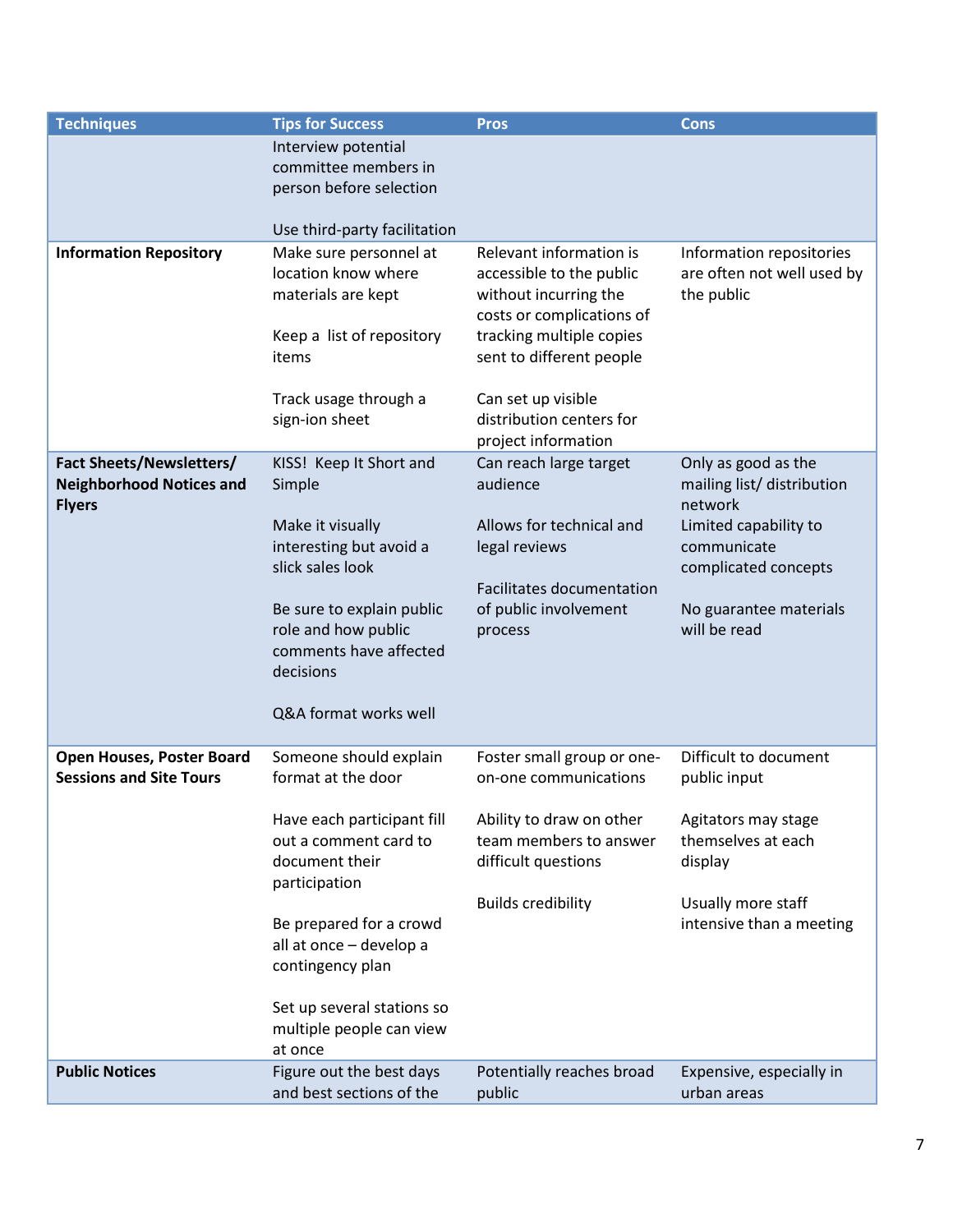| <b>Techniques</b>               | <b>Tips for Success</b>                                                                                                                                                                                                                 | <b>Pros</b>                                                                                                                                                                                                     | <b>Cons</b>                                                                                                                                                                                                                  |
|---------------------------------|-----------------------------------------------------------------------------------------------------------------------------------------------------------------------------------------------------------------------------------------|-----------------------------------------------------------------------------------------------------------------------------------------------------------------------------------------------------------------|------------------------------------------------------------------------------------------------------------------------------------------------------------------------------------------------------------------------------|
|                                 | paper to reach intended<br>audience<br>Avoid rarely read notice<br>sections                                                                                                                                                             |                                                                                                                                                                                                                 | Allows for relatively<br>limited amount of<br>information                                                                                                                                                                    |
| <b>Media Relations</b>          | Fax or e-mail press<br>releases or media kits<br>Foster a relationship with<br>editorial board and<br>reporters                                                                                                                         | Informs the media of<br>project milestones<br>Press release language is<br>often used directly in<br>articles<br>Opportunity for technical<br>and legal reviews                                                 | Low media response rate<br>Frequent poor placement<br>of press release within<br>newspapers                                                                                                                                  |
| <b>Public Meeting</b>           | Set up the meeting to be<br>as welcoming and<br>receptive as possible to<br>ideas and opinions and to<br>increase interaction<br>between technical staff<br>and the public<br>Review all materials and<br>presentation ahead of<br>time | Participants here relevant<br>information and have an<br>open opportunity to ask<br>questions and comment<br>People learn more by<br>hearing other's questions<br>and comments<br>Legal requirements are<br>met | There is a potential for<br>the meeting to escalate<br>out of control because<br>emotions are high<br>It is challenging for<br>facilitators to establish an<br>open and neutral<br>environment for all views<br>to be shared |
| <b>Responsiveness Summaries</b> | May be used to comply<br>with legal requirements<br>for comment<br>documentation<br>Use publicly and openly to<br>announce and show how<br>all comments were<br>addressed                                                               | Responsiveness<br>summaries can be an<br>effective way to<br>demonstrate how public<br>comments are addressed<br>in the decision process                                                                        | With a large public, the<br>process of response<br>documentation can get<br>unwieldy                                                                                                                                         |
| Website                         | A good home page is<br>critical<br>Each Web page must be<br>independent                                                                                                                                                                 | Reaches across distances<br><b>Makes information</b><br>accessible anywhere at<br>any time                                                                                                                      | Users may not have easy<br>access to the Internet or<br>knowledge of how to use<br>computers<br>Large files or graphics can                                                                                                  |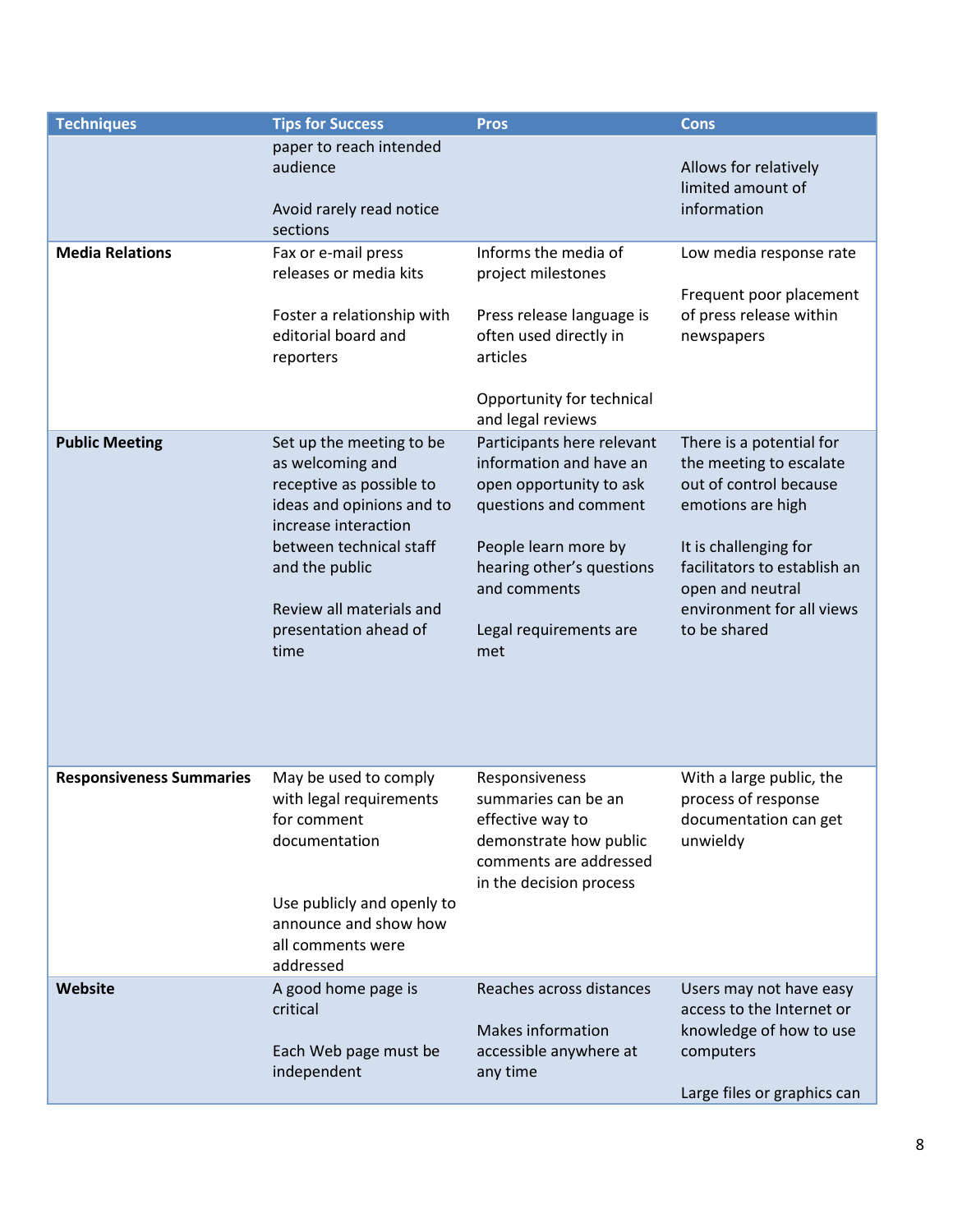| <b>Techniques</b>                                        | <b>Tips for Success</b>                                       | <b>Pros</b>                                                                                     | <b>Cons</b>                                                   |
|----------------------------------------------------------|---------------------------------------------------------------|-------------------------------------------------------------------------------------------------|---------------------------------------------------------------|
|                                                          | Put critical information at<br>the top of the page            | Saves printing and mailing<br>costs                                                             | take a long time to<br>download                               |
|                                                          | Use headings, bulleted<br>and numbered lists to<br>steer user |                                                                                                 |                                                               |
| <b>Speaking Engagements/</b><br><b>Outreach Meetings</b> | Understand who the likely<br>audience will be                 | Opportunity to get on the<br>agenda                                                             | May be too selective and<br>can leave important<br>groups out |
|                                                          | Make opportunities for<br>one-on-one meetings                 | Provides opportunity for<br>in-depth information<br>exchange in non-<br>threatening environment |                                                               |

*Source: International Association of Public Participation. "Public Participation Toolbox," 2006.*

#### *Recommended Community Relations for Various Phases of Clean-Up Activities*

The EPA provides guidance on how and when to involve the community in the environmental clean-up process. While very few activities are specifically prescribed by the letter of the law, the EPA has repeatedly made it clear that the intent of the law was to "provide every opportunity for residents of affected communities to become active participants in the process and to have a say in the decisions that affect their community."

The Air Force adopts the intent of the law and is committed to go above and beyond the letter of the law at each of the former eastern BRAC bases. The following table outlines the activities recommended by the EPA at various steps in the process. *If an issue needs to be elevated,* the BEC can use this table as a tool to determine the most appropriate course of action given the issue raised. Additionally, AFRPA strategic communications staff can help ensure that the information is presented in easy to understand terms and that technical terminology is clearly and concisely communicated.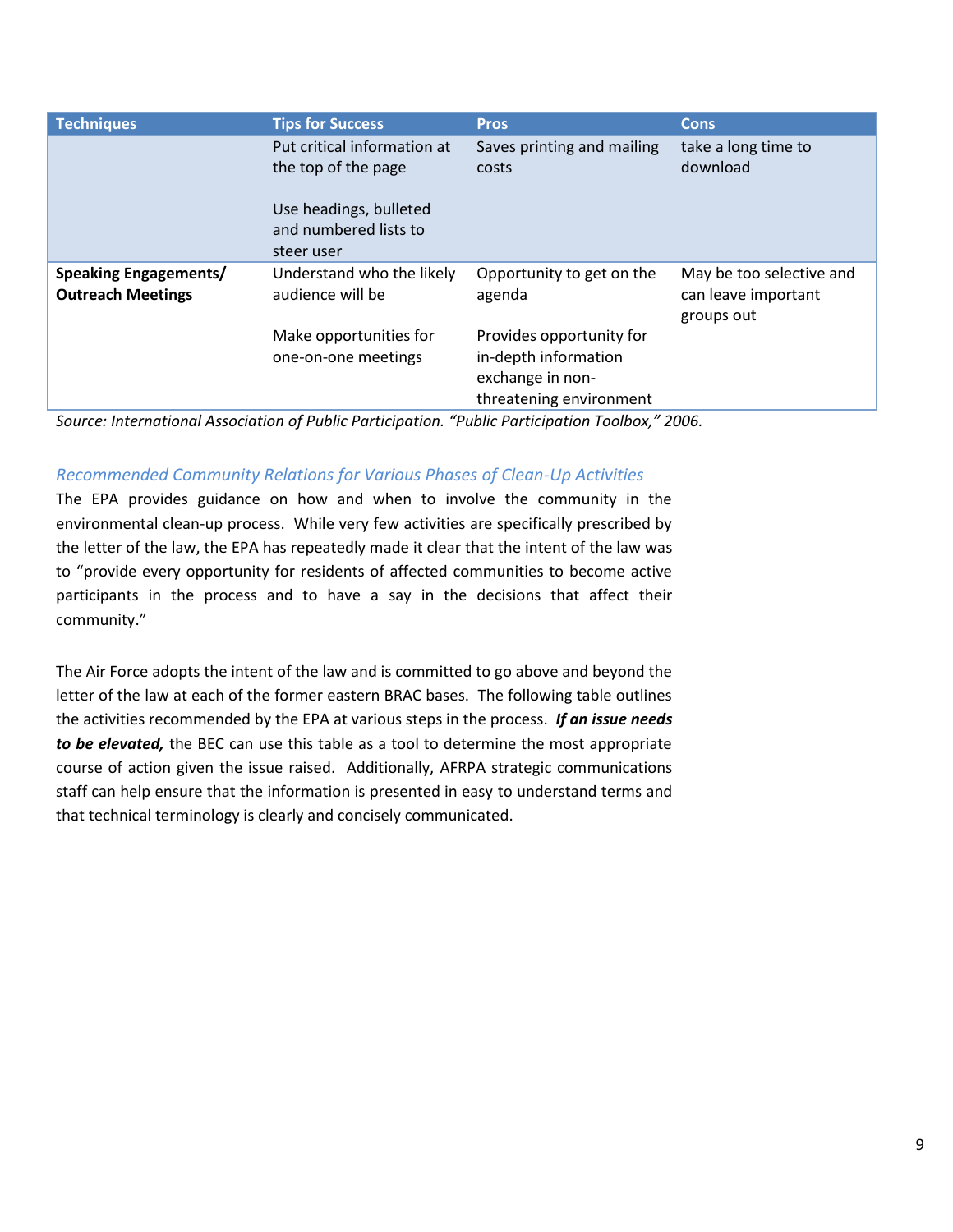

*Source: U.S. Environmental Protection Agency. "Superfund Community Involvement Handbook," 2005.*

If a site is reopened as a result of the Air Force Accelerated Site Completion Program, community relations will need to be conducted for the appropriate phase as shown in the table above. For a more detailed description of each of the community relations strategy, please see the main document.

#### <span id="page-10-0"></span>**If Administrative Record**

The Administrative Record for this base can be found at [https://afrpaar.lackland.af.mil/ar/docsearch.aspx.](https://afrpaar.lackland.af.mil/ar/docsearch.aspx) It includes historical documents and findings related to environmental clean-up activities.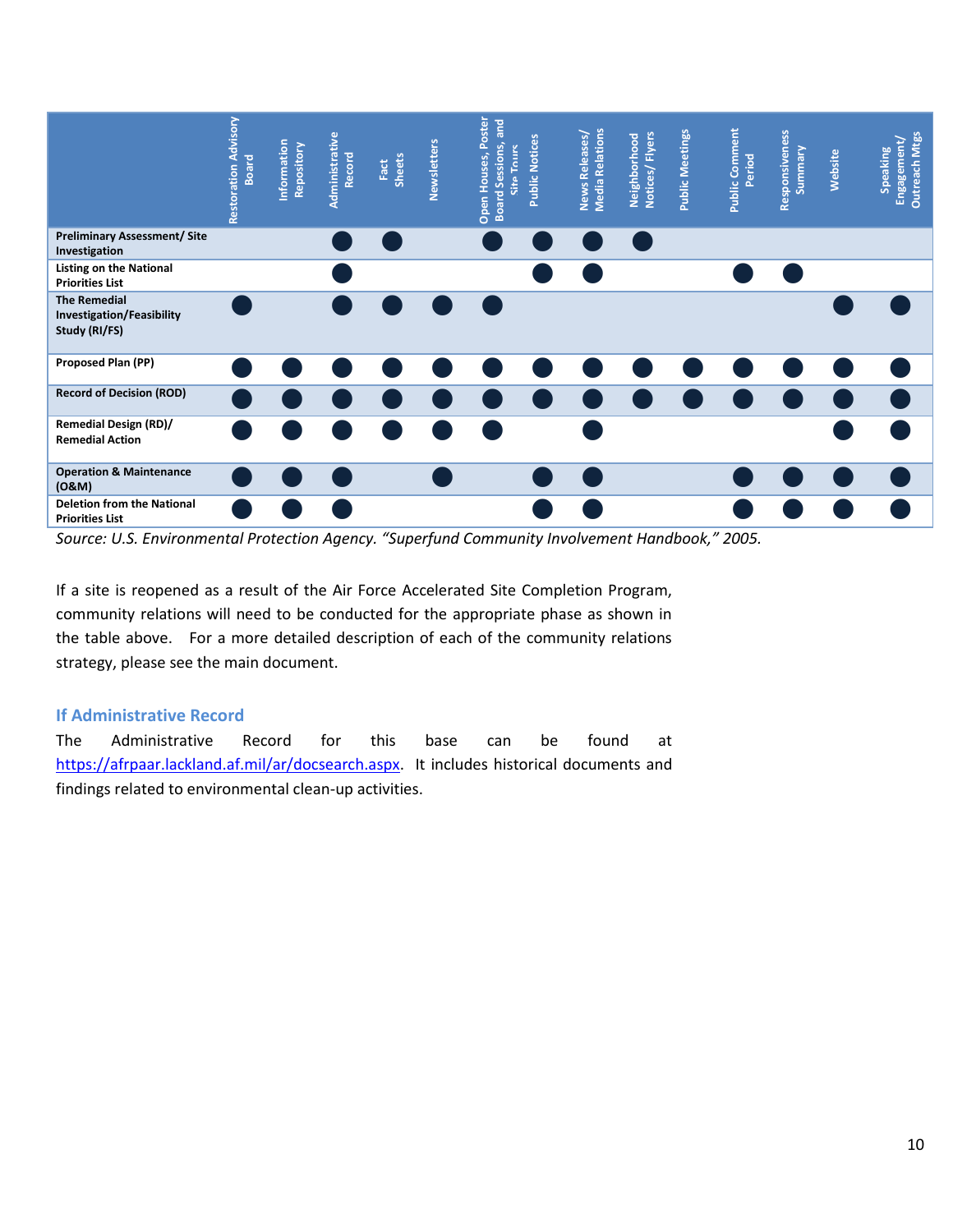# **ATTACHMENT 1: Stakeholder Database**

<span id="page-11-0"></span>

| <b>BRAC'ed Base</b> | <b>Senator</b>                                                                                                                                                                                                      | <b>Congressman</b>                                                                                                          | <b>Governor</b>                                                                                                                                 | <b>Mayor</b>                                                                                                    | <b>City Council Members</b>                                                                                                                                                                                                                                                                                                                                                                                                                                                                                                                                                                                                                                                                                                                                                                                                                                                                                 |
|---------------------|---------------------------------------------------------------------------------------------------------------------------------------------------------------------------------------------------------------------|-----------------------------------------------------------------------------------------------------------------------------|-------------------------------------------------------------------------------------------------------------------------------------------------|-----------------------------------------------------------------------------------------------------------------|-------------------------------------------------------------------------------------------------------------------------------------------------------------------------------------------------------------------------------------------------------------------------------------------------------------------------------------------------------------------------------------------------------------------------------------------------------------------------------------------------------------------------------------------------------------------------------------------------------------------------------------------------------------------------------------------------------------------------------------------------------------------------------------------------------------------------------------------------------------------------------------------------------------|
| Former O'Hare AFB   | Senator Richard Durbin (D)<br>230 S Dearborn St.<br><b>Suite 3892</b><br>Chicago, IL 60604<br>312-353-4952<br>Senator Mark Kirk (R)<br>230 South Dearborn<br><b>Suite 3900</b><br>Chicago, IL 60604<br>312-886-3506 | Congressman Peter Roskam<br>$(R-IL 6th)$<br>150 S. Bloomingdale Road<br>Suite 200<br>Bloomingdale, IL 60108<br>630-893-9670 | <b>Governor Pat Quinn</b><br>Office of the Governor<br>James R. Thompson Center<br>100 W. Randolph, 16-100<br>Chicago, IL 60601<br>312-814-2121 | Rahm Emanuel<br>Office of the Mayor<br>121 N LaSalle Street<br>Chicago City Hall 4th Floor<br>Chicago, IL 60602 | • Ward 1 - Joe Moreno<br>• Ward 2 - Robert Fioretti<br>• Ward 3 - Pat Dowell<br>• Ward 4 - William Burns<br>• Ward 5 - Leslie Hairston<br>• Ward 6 - Roderick Sawyer<br>• Ward 7 - Sandi Jackson<br>• Ward 8 - Michelle Harris<br>• Ward 9 - Anthony Beale<br>• Ward 10 - John Pope<br>• Ward 11 - James Balcer<br>• Ward 12 - George A. Cardenas<br>• Ward 13 - Marty Quinn<br>• Ward 14 - Ed Burke<br>• Ward 15 - Toni Foulkes<br>• Ward 16 - JoAnn Thompson<br>• Ward 17 - Latasha Thomas<br>• Ward 18 - Lona Lane<br>• Ward 19 - Matthew O'Shea<br>• Ward 20 - Willie Cochran<br>• Ward 21 - Howard Brookins Jr.<br>• Ward 22 - Ricardo Munoz<br>• Ward 23 - Michael Zalewski<br>• Ward 24 - Michael Chandler<br>• Ward 25 - Daniel Solis<br>• Ward 26 - Roberto Maldonado<br>• Ward 27 - Walter Burnett, Jr.<br>• Ward 28 - Jason Ervin<br>• Ward 29 - Deborah Graham<br>• Ward 30 - Ariel E. Reboyras |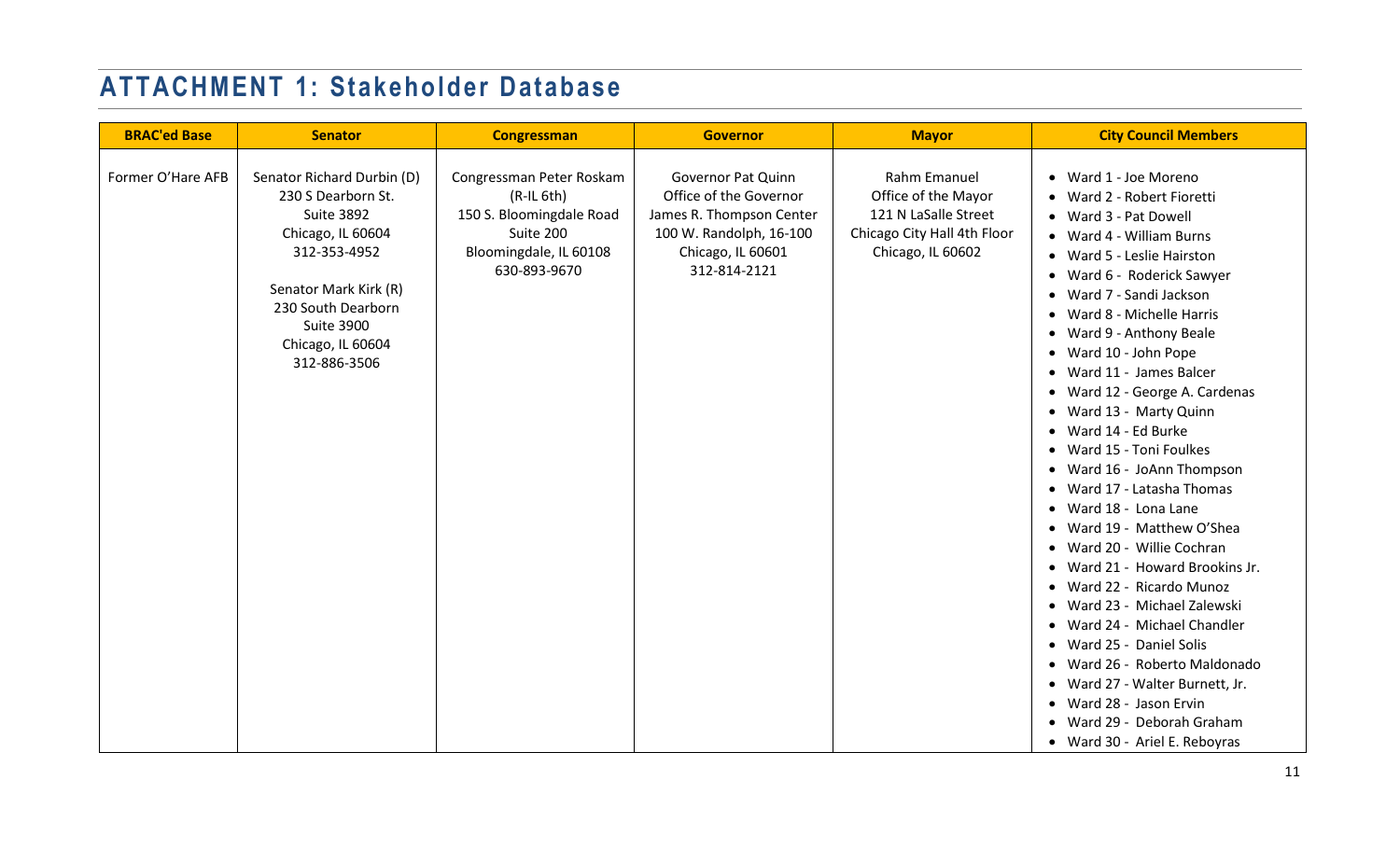| <b>BRAC'ed Base</b> | <b>Senator</b> | <b>Congressman</b> | <b>Governor</b> | <b>Mayor</b> | <b>City Council Members</b>                                                                                                                                                                                                                                                                                                                                                                                                                                                                                                                                                                                                                                                         |
|---------------------|----------------|--------------------|-----------------|--------------|-------------------------------------------------------------------------------------------------------------------------------------------------------------------------------------------------------------------------------------------------------------------------------------------------------------------------------------------------------------------------------------------------------------------------------------------------------------------------------------------------------------------------------------------------------------------------------------------------------------------------------------------------------------------------------------|
|                     |                |                    |                 |              | • Ward 31 - Ray Suarez<br>• Ward 32 - Scott Waguespack<br>• Ward 33 - Richard F. Mell<br>• Ward 34 - Carrie Austin<br>• Ward 35 - Rey Colon<br>• Ward 36 - Nicholas Sposato<br>• Ward 37 - Emma Mitts<br>• Ward 38 - Timothy M. Cullerton<br>• Ward 39 - Margaret Laurino<br>• Ward 40 - Patrick J. O'Connor<br>• Ward 41 - Mary O'Connor<br>• Ward 42 - Brendan Reilly<br>• Ward 43 - Michele Smith<br>• Ward 44 - Thomas M. Tunney<br>• Ward 45 - John Arena<br>• Ward 46 - James Cappleman<br>• Ward 47 - Ameya Pawar<br>• Ward 48 - Harry Osterman<br>• Ward 49 - Joseph A. Moore<br>• Ward 50 - Debra Silverstein<br>http://www.cityofchicago.org/city/en/ab<br>out/wards.html |